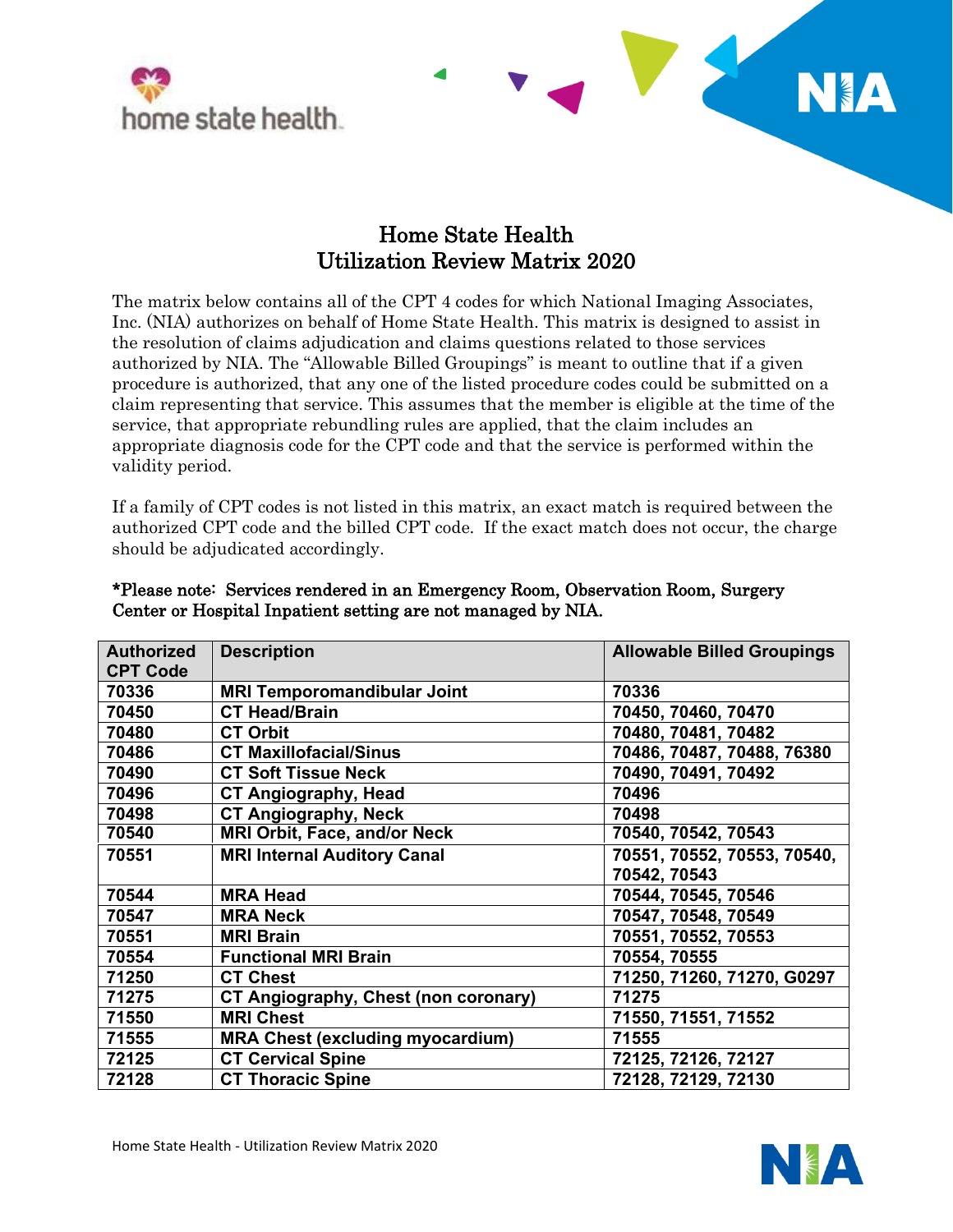| 72131 | <b>CT Lumbar Spine</b>                        | 72131, 72132, 72133         |
|-------|-----------------------------------------------|-----------------------------|
| 72141 | <b>MRI Cervical Spine</b>                     | 72141, 72142, 72156         |
| 72146 | <b>MRI Thoracic Spine</b>                     | 72146, 72147, 72157         |
| 72148 | <b>MRI Lumbar Spine</b>                       | 72148, 72149, 72158         |
| 72159 | <b>MRA Spinal Canal</b>                       | 72159                       |
| 72191 | <b>CT Angiography, Pelvis</b>                 | 72191                       |
| 72192 | <b>CT Pelvis</b>                              | 72192, 72193, 72194         |
| 72196 | <b>MRI Pelvis</b>                             | 72195, 72196, 72197         |
| 72198 | <b>MRA Pelvis</b>                             | 72198                       |
| 73200 | <b>CT Upper Extremity</b>                     | 73200, 73201, 73202         |
| 73206 | <b>CT Angiography, Upper Extremity</b>        | 73206                       |
| 73220 | MRI Upper Extremity, other than Joint         | 73218, 73219, 73220         |
| 73221 | <b>MRI Upper Extremity Joint</b>              | 73221, 73222, 73223         |
| 73225 | <b>MRA Upper Extremity</b>                    | 73225                       |
| 73700 | <b>CT Lower Extremity</b>                     | 73700, 73701, 73702         |
| 73706 | <b>CT Angiography, Lower Extremity</b>        | 73706                       |
| 73720 | <b>MRI Lower Extremity</b>                    | 73718, 73719, 73720, 73721, |
|       |                                               | 73722, 73723                |
| 73721 | <b>MRI Hip</b>                                | 72195, 72196, 72197, 73721, |
|       |                                               | 73722, 73723                |
| 73725 | <b>MRA Lower Extremity</b>                    | 73725                       |
| 74150 | <b>CT Abdomen</b>                             | 74150, 74160, 74170         |
| 74174 | <b>CT Angiography, Abdomen and Pelvis</b>     | 74174                       |
| 74175 | <b>CT Angiography, Abdomen</b>                | 74175                       |
| 74176 | <b>CT Abdomen and Pelvis Combination</b>      | 74176, 74177, 74178         |
| 74181 | <b>MRI Abdomen</b>                            | 74181, 74182, 74183, S8037  |
| 74185 | <b>MRA Abdomen</b>                            | 74185                       |
| 74261 | <b>Diagnostic CT Colonoscopy (Virtual</b>     | 74261, 74262                |
|       | <b>Colonoscopy, CT Colonography)</b>          |                             |
| 75557 | <b>MRI Heart</b>                              | 75557, 75559, 75561, 75563, |
|       |                                               | +75565                      |
| 75571 | <b>Coronary Artery Ca Score, Heart Scan,</b>  | 75571, S8092                |
|       | <b>Ultrafast CT Heart, Electron Beam CT</b>   |                             |
| 75572 | <b>CT Heart</b>                               | 75572                       |
| 75573 | CT Heart congenital studies, non-coronary     | 75573                       |
|       | arteries                                      |                             |
| 75574 | <b>CTA coronary arteries (CCTA)</b>           | 75574                       |
| 75635 | <b>CT Angiography, Abdominal Arteries</b>     | 75635                       |
| 76380 | Follow Up, Limited or Localized CT            | 76380, 70486, 70487, 70488  |
| 76390 | <b>MR Spectroscopy</b>                        | 76390                       |
| 76497 | <b>Unlisted Computed Tomography Procedure</b> | 76497                       |
| 76498 | <b>Unlisted Magnetic Resonance Procedure</b>  | 76498                       |
| 77046 | <b>MRI Breast</b>                             | 77046, 77047, 77048, 77049  |
| 77078 | <b>CT Bone Density Studies</b>                | 77078                       |
| 77084 | <b>MRI Bone Marrow</b>                        | 77084                       |
| 78451 | <b>Myocardial Perfusion Imaging - Nuclear</b> | 78451, 78452, 78453, 78454, |
|       | <b>Cardiology Study</b>                       | 78466, 78468, 78469, 78481, |
|       |                                               | 78483, 78499                |